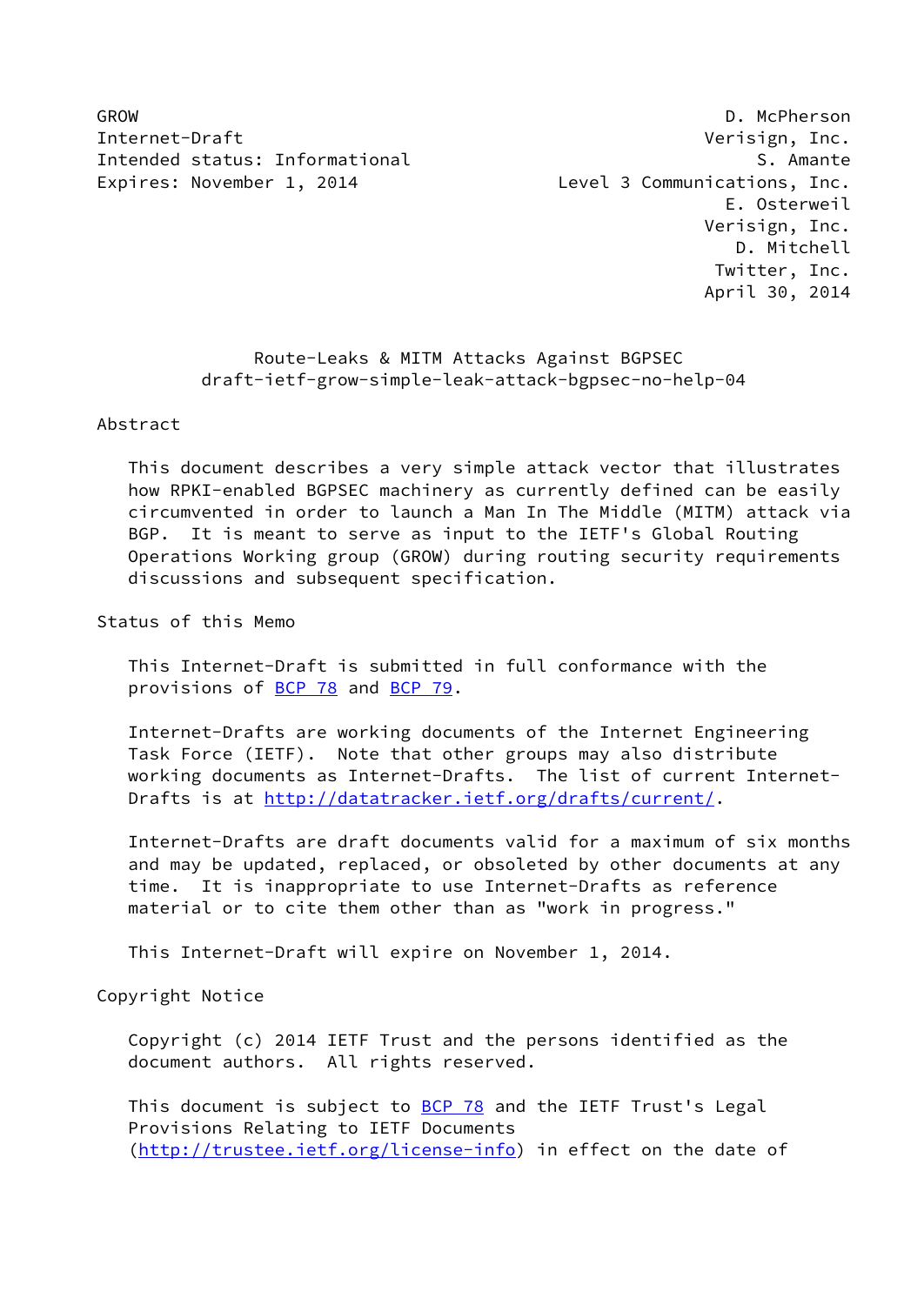Internet-Draft Route-Leaks April 2014

 publication of this document. Please review these documents carefully, as they describe your rights and restrictions with respect to this document. Code Components extracted from this document must include Simplified BSD License text as described in Section 4.e of the Trust Legal Provisions and are provided without warranty as described in the Simplified BSD License.

Table of Contents

|  | 1. Introduction $\ldots \ldots \ldots \ldots \ldots \ldots \ldots \ldots \ldots$ |  |  |  |  |  |  |  |  |  |  |  |
|--|----------------------------------------------------------------------------------|--|--|--|--|--|--|--|--|--|--|--|
|  |                                                                                  |  |  |  |  |  |  |  |  |  |  |  |
|  |                                                                                  |  |  |  |  |  |  |  |  |  |  |  |
|  |                                                                                  |  |  |  |  |  |  |  |  |  |  |  |
|  |                                                                                  |  |  |  |  |  |  |  |  |  |  |  |
|  |                                                                                  |  |  |  |  |  |  |  |  |  |  |  |
|  |                                                                                  |  |  |  |  |  |  |  |  |  |  |  |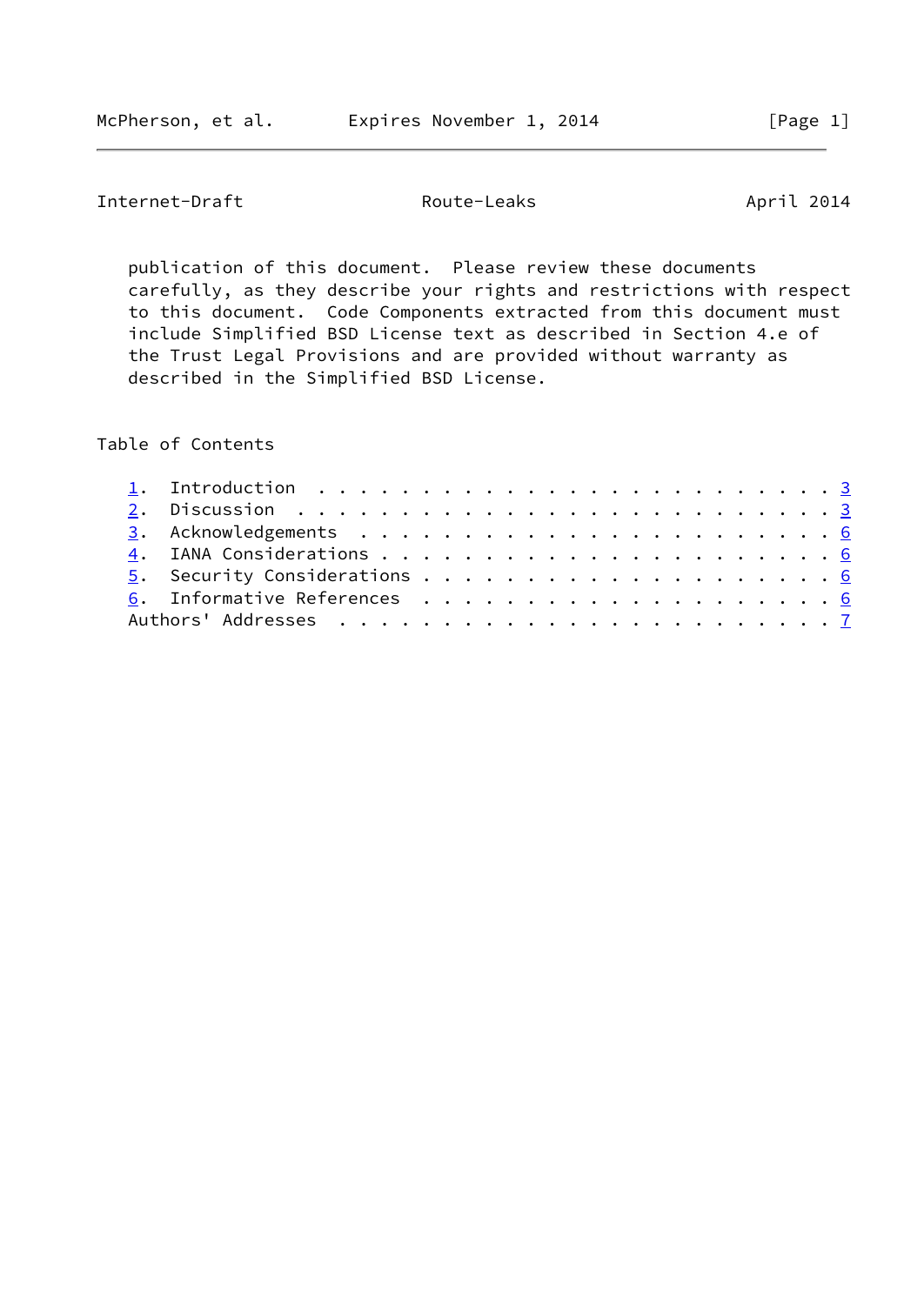McPherson, et al. Expires November 1, 2014 [Page 2]

<span id="page-2-1"></span>Internet-Draft Route-Leaks April 2014

## <span id="page-2-0"></span>[1](#page-2-0). Introduction

 This document describes a very simple attack vector that illustrates how RPKI-enabled BGPSEC [\[I-D.ietf-sidr-bgpsec-protocol](#page-6-4)] machinery, as currently defined, can be easily circumvented in order to launch a Man In The Middle (MITM) attack via BGP [\[RFC4271](https://datatracker.ietf.org/doc/pdf/rfc4271)]. It is meant to serve as input to the IETF's Global Routing Operations Working Group (GROW) during routing security requirements discussions and subsequent specification.

 This draft shows evidence that the attack vector described herein is extremely common, with over 9.6 million candidate instances being recorded since 2007. As a result of this evidence and additional contextual knowledge, the authors believe the capability to prevent leaks and MITM leak-attacks should be a primary engineering objective in any secure routing architecture.

 While the formal definition of a 'route-leak' has proven elusive in literature, the rampant occurrence and persistent operational threats have proven to be anything but uncommon. This document is intended to serve as a proof of existence for the referenced attack vector and any supplementary formal models are left for future work.

## <span id="page-2-2"></span>[2](#page-2-2). Discussion

 In order to understand how a Man In the Middle (MITM) Attack can be conducted using this attack vector, refer to the below example.

 Assume a multi-homed Autonomous System (AS), AS1, connects to two ISPs (ISP1 and ISP2) and wishes to insert themselves in the data-path between target network (prefix P) connected to ISP2 and systems in ISP1's network in order to proceed with an MITM attack.

 Assume that an RPKI-enabled BGPSEC deployment [\[I-D.ietf-sidr-bgpsec-protocol](#page-6-4)] is currently operational by all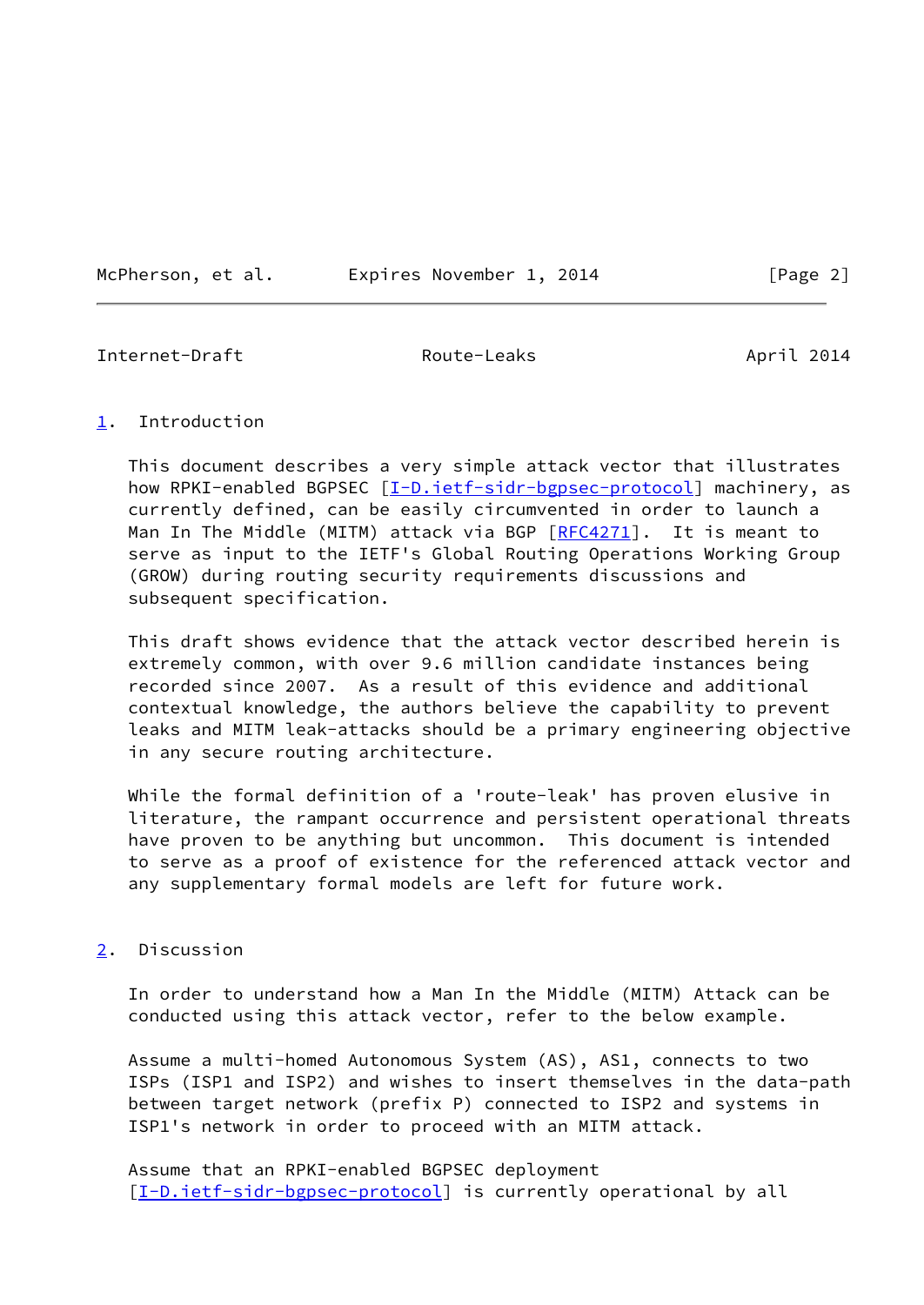parties in the scenario and functioning as designed.

 +------+ peer +------+ | ISP1 | <------> | ISP2 |\_ +------+ +------ \ \ / ( P )--1.1.1.0/24 \ customer / \\_\_\_/ \ / +-------+ | AS1 | +-------+

McPherson, et al. Expires November 1, 2014 [Page 3]

Internet-Draft Route-Leaks April 2014

 This figure depicts a multi-homed AS, AS1, that is a customer connected to two upstream ISPs (ISP1 and ISP2). ISP2 has a second customer, P, that is assigned prefix 1.1.1.0/24.

 Network operators on the Internet today typically prefer customer routes over routes learned from bi-lateral or settlement free peers. Network operators commonly accomplish this via application of one or more BGP [\[RFC4271](https://datatracker.ietf.org/doc/pdf/rfc4271)] Path Attributes, most commonly, LOCAL\_PREF as illustrated in [\[RFC1998](https://datatracker.ietf.org/doc/pdf/rfc1998)], that are evaluated earlier in the BGP Path Selection process than AS\_PATH length.

As currently defined, [[I-D.ietf-sidr-bgpsec-protocol\]](#page-6-4) only provides two methods for validating an announced NLRI:

- 1. Is the Autonomous System authorized to originate an IP prefix?
- 2. Is the AS\_PATH (or any similarly derived attribute such as BGPSEC\_Path) in the route the same as the list of ASes through which the NLRI traveled?

 In order for an attacker (AS1) to divert traffic from ISP1 toward prefix P through their AS, AS1 must simply fail to scope the propagation of the target prefix P (1.1.1.0/24), received from ISP2. This is completed by announcing a syntactically correct BGPSEC update for prefix P to ISP1.

 This vulnerability is what authors refer to as a 'route-leak' or 'leak-attack', respectively, when intent aligns with actions. It is important to note that the default behavior in BGP [[RFC4271\]](https://datatracker.ietf.org/doc/pdf/rfc4271) is to announce all best paths to external BGP peers, unless explicitly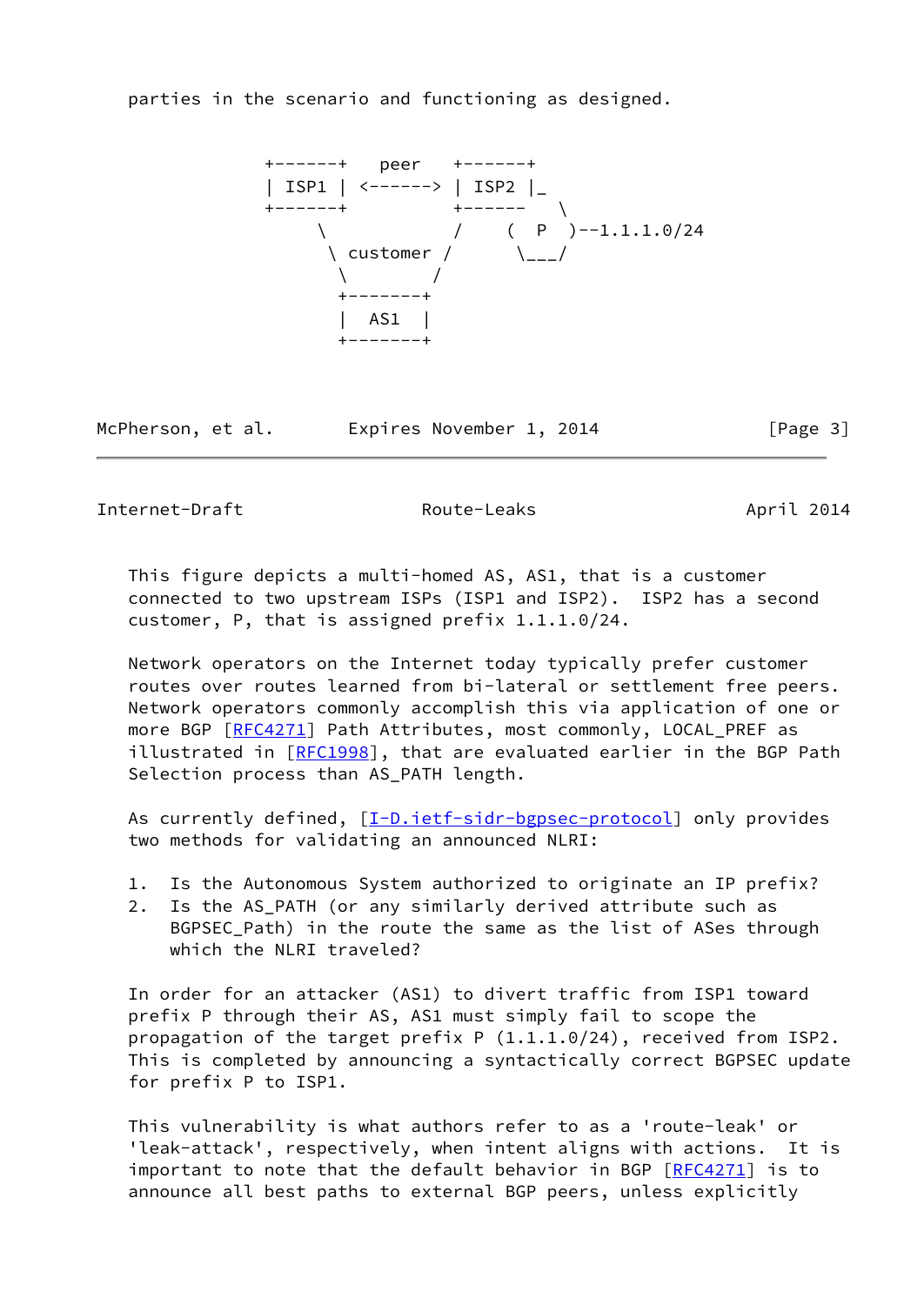configured otherwise by a BGP speaker. Because ISP1 prefers prefixes learned from customers (AS1) over prefixes learned from peers (ISP2), ISP1 begins forwarding traffic for prefix P through the attacker (AS1), thus successfully completing the route hijack.

 It is important to note that the route-leaks described herein are not illegal NLRI origins. These are cases in which routes are propagated with an authentic origin AS, as per [\[RFC6480](https://datatracker.ietf.org/doc/pdf/rfc6480)]. Furthermore, the BGPSEC route for prefix P is propagated through intermediate ASN's, in this case AS1, that each applies a valid BGPSEC\_Path attribute to the route. Ultimately, ISP1 receives two, valid BGPSEC routes for prefix P, (one directly from ISP2 and one directly from AS1); however, due to the local policy implemented within ISP1, it prefers the customer route, due to higher LOCAL\_PREF, received from customer AS1. This will cause ISP1 to misdirect packets through a invalid intermediate ASN, AS1, to reach prefix P.

 It should be understood that any multi-homed AS can potentially launch such an attack, even if through simple misconfiguration, which

| McPherson, et al. |  | Expires November 1, 2014 |  | [Page 4] |
|-------------------|--|--------------------------|--|----------|
|                   |  |                          |  |          |

Internet-Draft Route-Leaks April 2014

 is a common occurrence on the Internet. As a matter of fact, advertising these prefixes is the default behavior of many BGP implementations and explicit action must be taken to not advertise all prefixes learned in BGP.

 Such occurrences have been historically archived and presented to the operational community since 2007 [NANOG LEAK TALK]. To date, over 9.6 million such events have been recorded within the [\[ROUTE\\_LEAK\\_DETECTION\\_TOOL](#page-7-0)].

 Said dataset serves as a basis for analysis and likely contains a degree of false positives. Even while some may debate how many of the incidents were malicious route-leaks versus accidental misconfiguration that resulted in leaked routes, the size of the dataset provides evidence of the magnitude of the issue.

 Determination of intent in these situations is difficult to ascertain and requires preventative controls be put in place to mitigate occurrences of route-leaks. In order to illustrate the difficulty in determining intent, consider the events that transpired on November 6th, 2012 [LEAK ATTACK ON GOOGLE].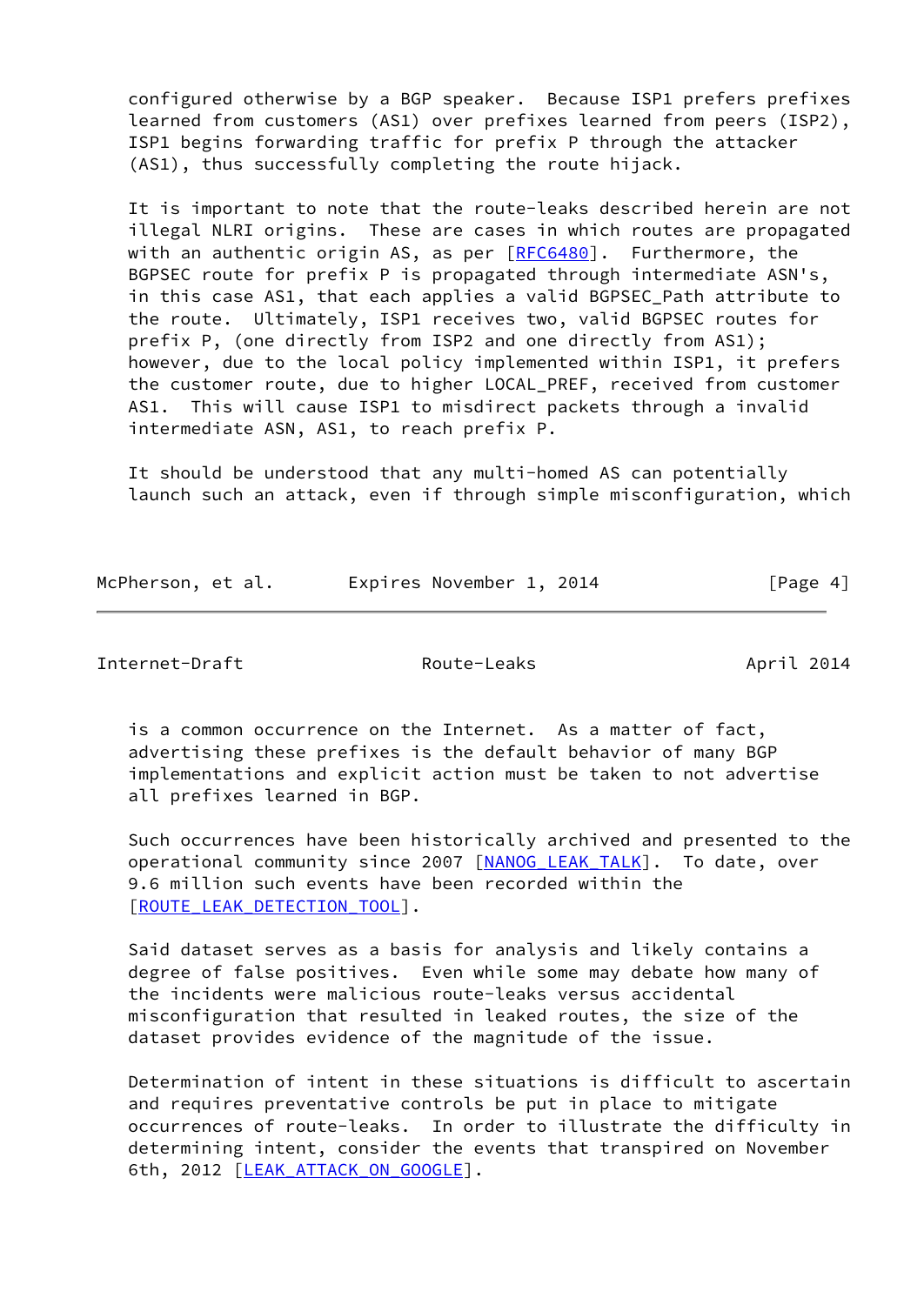Google is the largest Internet site and processes billions of end user transactions per day. It became unreachable for approximately 27 minutes. At their scale, an outage of 27 minutes is extremely visible and, most likely, a financially measurable event. In this example, its services became unreachable because a BGP peer improperly propagated the company's prefixes. Because this was a highly visible outage, there exists a public acknowledgment of improper intent executed by one of Google's peers, proving that [\[RFC6480](https://datatracker.ietf.org/doc/pdf/rfc6480)] and [[I-D.ietf-sidr-bgpsec-protocol\]](#page-6-4) would be unable to detect or prevent this type of attack.

In an environment where  $[I-D.iett-sidr-bgpsec-protocol]$  is fully deployed, it is expected that there would be substantial assurances as to the semantic integrity of the AS\_PATH or BGPSEC\_Path attribute. An operator would expect that such an attribute would accurately reflect the attacker's ASN in the appropriate location of the BGPSEC\_Path. Unfortunately, as currently designed, [\[I-D.ietf-sidr-bgpsec-protocol](#page-6-4)] is unable to distinguish whether an ASN is allowed, by policy, to add their ASN within the BGPSEC Path attribute before the BGP update is propagated to downstream ASNs. This proves that mechanisms defined in [\[I-D.ietf-sidr-bgpsec-protocol](#page-6-4)] would not stop an attacker from completing this type of attack.

 It should be noted that the attack scenario described in this document can be mitigated by performing proper route filtering

| McPherson, et al. | Expires November 1, 2014 | [Page 5] |
|-------------------|--------------------------|----------|
|-------------------|--------------------------|----------|

<span id="page-5-1"></span>Internet-Draft Route-Leaks April 2014

## techniques.

 Discussion of out of band methods to mitigate this attack are important; albeit beyond the scope of this document. This document is meant to provide input into routing protocol design choices being considered within the IETF, and to foster discussion of the practical implications of "policy" and "intent" in operational routing system security.

## <span id="page-5-0"></span>[3](#page-5-0). Acknowledgements

The authors gratefully acknowledge the contributions of John Curran.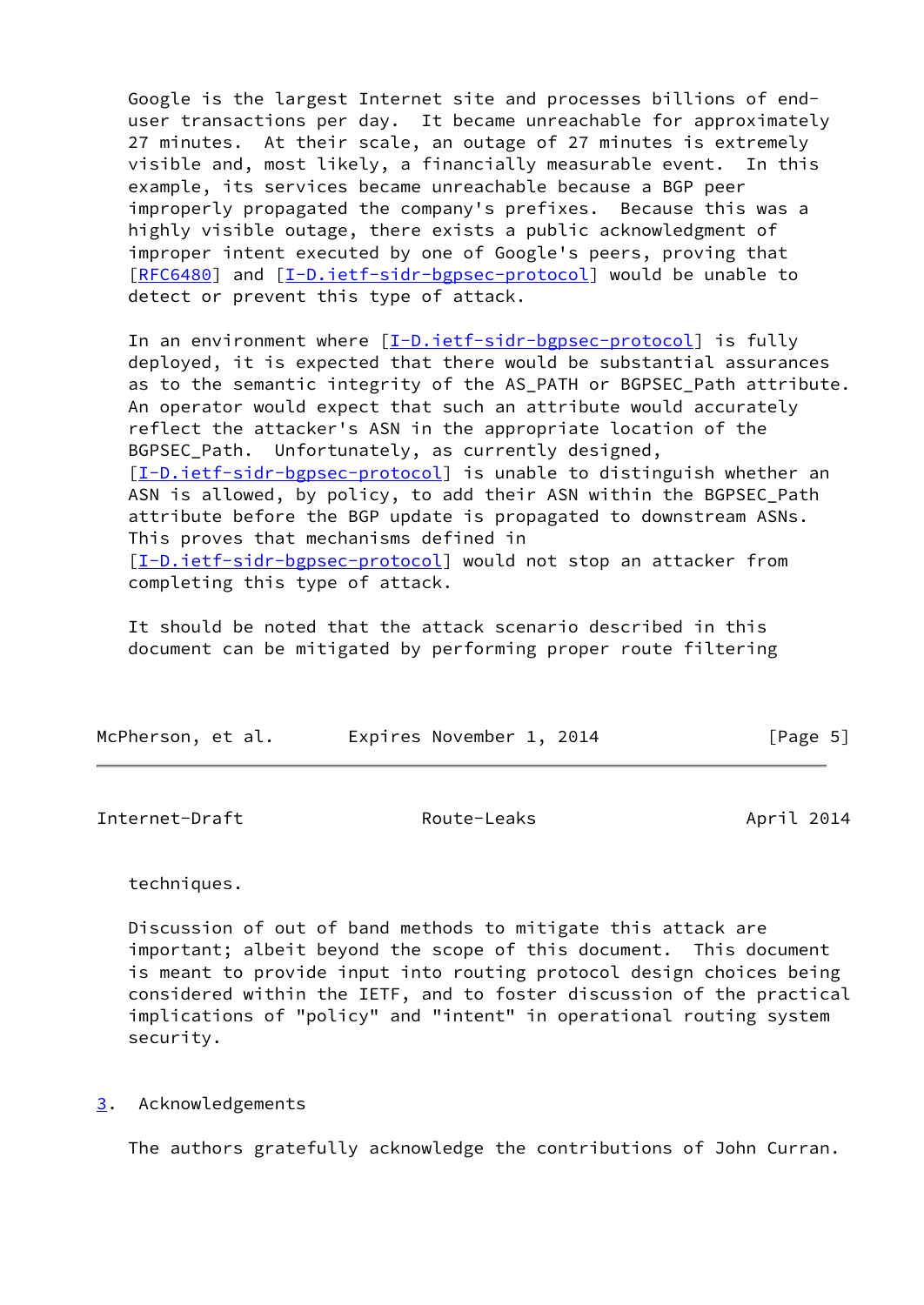## <span id="page-6-0"></span>[4](#page-6-0). IANA Considerations

There are no actions for IANA in the document.

<span id="page-6-1"></span>[5](#page-6-1). Security Considerations

 This document describes an attack on an RPKI-enabled BGPSEC and is meant to inform the IETF community that this vulnerability exists as a result of route-leaks and attacks that conform to this type of behavior, and that operators should not assume that that work items and designs address these operational security issues.

 The authors believe the capability to prevent route-leaks and leak attacks should be a primary engineering objective in any secure routing architecture.

- <span id="page-6-4"></span><span id="page-6-2"></span>[6](#page-6-2). Informative References
	- [I-D.ietf-sidr-bgpsec-protocol] Lepinski, M., "BGPSEC Protocol Specification", November 2013.

<span id="page-6-6"></span>[LEAK\_ATTACK\_ON\_GOOGLE]

 CloudFlare, CF., "Why Google Went Offline Today and a Bit about How the Internet Works", November 2012, [<http://](http://blog.cloudflare.com/why-google-went-offline-today-and-a-bit-about) [blog.cloudflare.com/](http://blog.cloudflare.com/why-google-went-offline-today-and-a-bit-about) [why-google-went-offline-today-and-a-bit-about>](http://blog.cloudflare.com/why-google-went-offline-today-and-a-bit-about).

## <span id="page-6-5"></span>[NANOG\_LEAK\_TALK]

 Mauch, J., "Detecting Routing Leaks by Counting", October 2007, [<http://www.nanog.org/meetings/nanog41/](http://www.nanog.org/meetings/nanog41/)

| McPherson, et al. | Expires November 1, 2014 | [Page 6] |
|-------------------|--------------------------|----------|
|-------------------|--------------------------|----------|

<span id="page-6-3"></span>Internet-Draft Route-Leaks April 2014

presentations/mauch-lightning.pdf>.

- [RFC1998] Chen, E. and T. Bates, "An Application of the BGP Community Attribute in Multi-home Routing", [RFC 1998,](https://datatracker.ietf.org/doc/pdf/rfc1998) August 1996.
- [RFC4271] Rekhter, Y., Li, T., and S. Hares, "A Border Gateway Protocol 4 (BGP-4)", [RFC 4271](https://datatracker.ietf.org/doc/pdf/rfc4271), January 2006.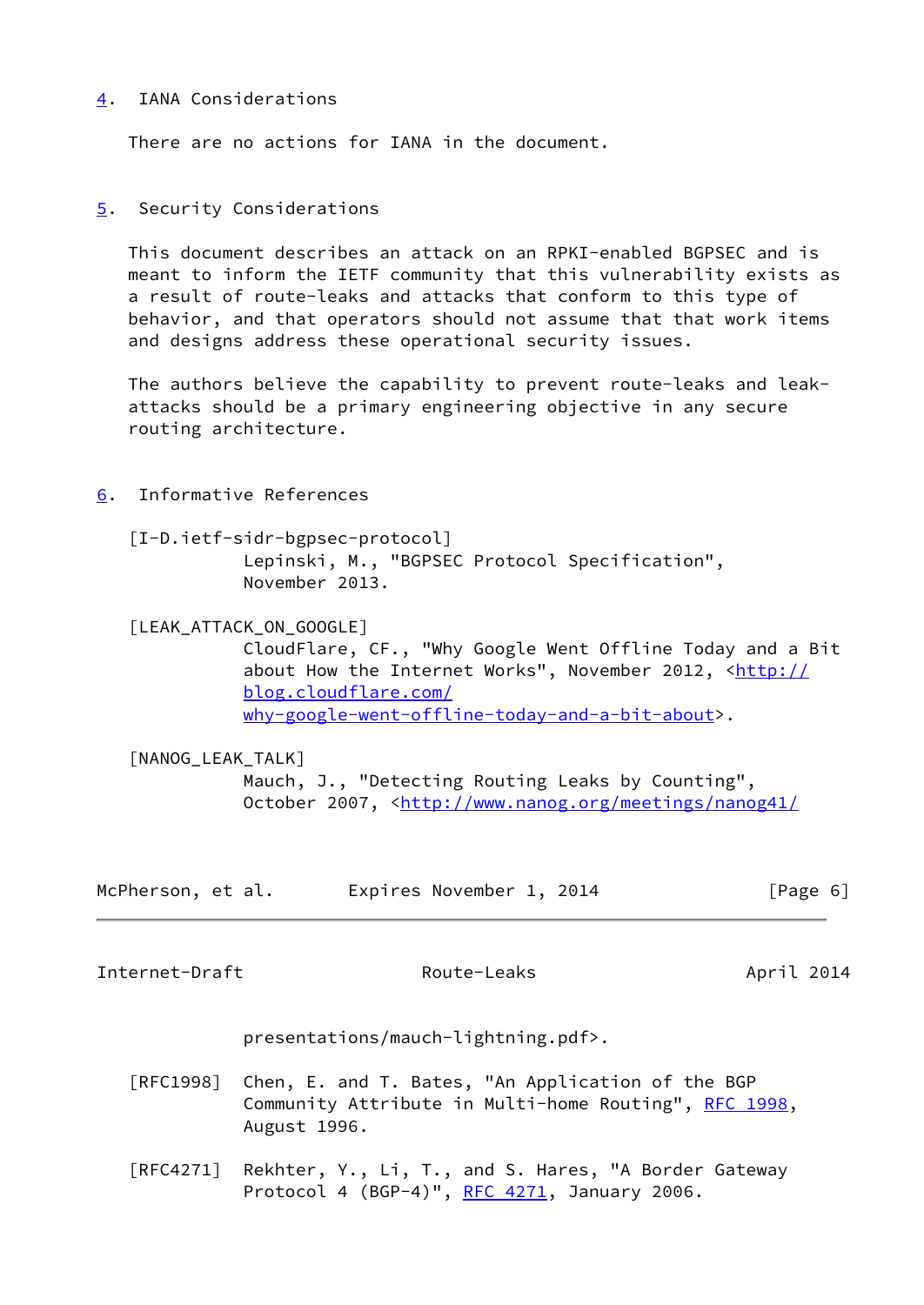[RFC6480] Lepinski, M. and S. Kent, "An Infrastructure to Support Secure Internet Routing", [RFC 6480](https://datatracker.ietf.org/doc/pdf/rfc6480), February 2012.

<span id="page-7-0"></span> [ROUTE\_LEAK\_DETECTION\_TOOL] Mauch, J., "BGP Routing Leak Detection System Routing Leak Detection System", September 2007, <[http://puck.nether.net/bgp/leakinfo.cgi>](http://puck.nether.net/bgp/leakinfo.cgi).

Authors' Addresses

 Danny McPherson Verisign, Inc. 12061 Bluemont Way Reston, VA 20190 USA

 Phone: +1 703.948.3200 Email: dmcpherson@verisign.com

 Shane Amante Level 3 Communications, Inc. 1025 Eldorado Boulevard Broomfield, CO 80021 US

 Phone: +1 720.888.1000 Email: shane@level3.net

McPherson, et al. Expires November 1, 2014 [Page 7]

Internet-Draft Route-Leaks April 2014

Eric Osterweil